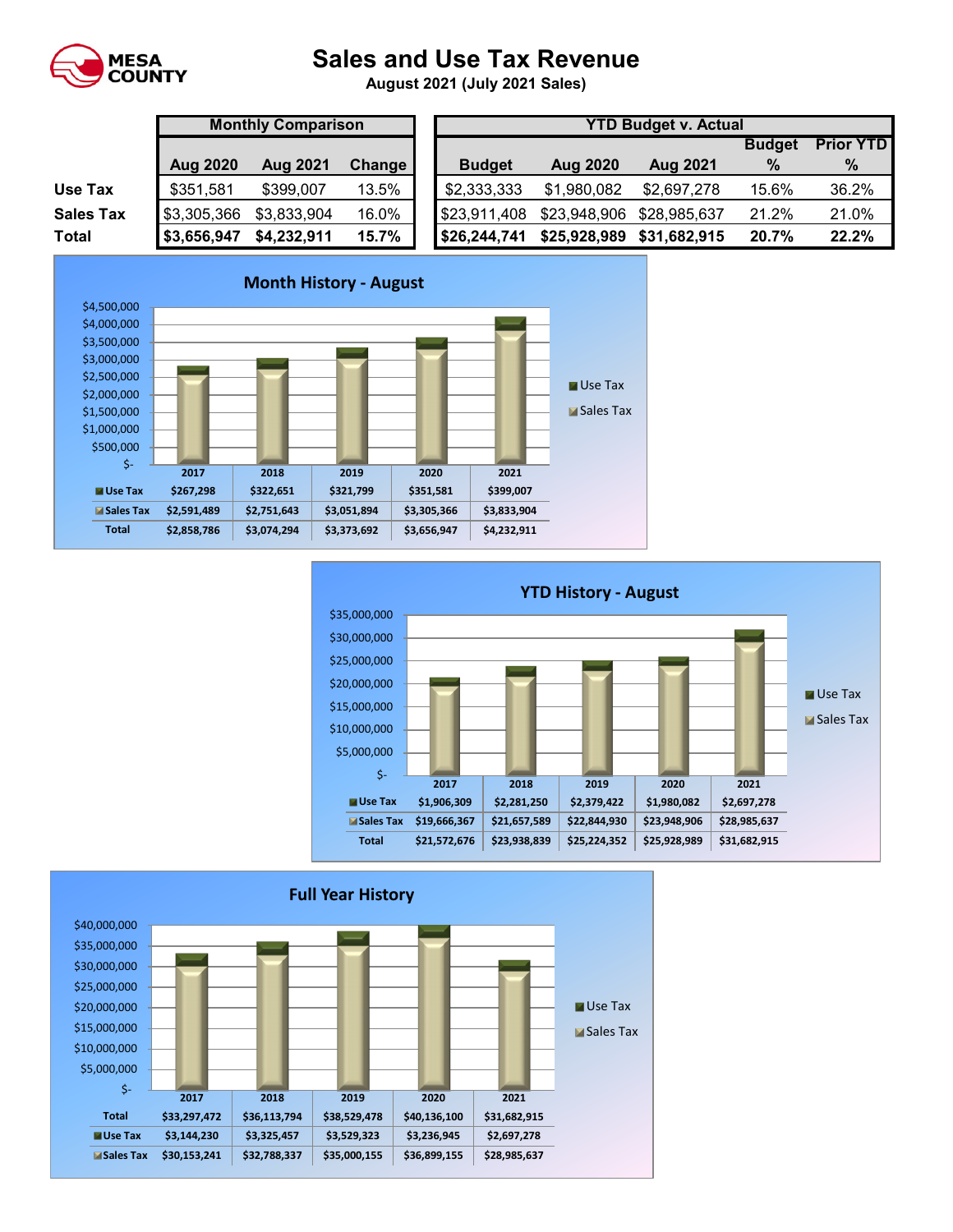

## **Sales Tax by Industry**

**August 2021 (July 2021 Sales)**

|                                  | <b>Monthly Comparison</b> |           |          |  | <b>Year-to-Date Comparison</b> |                       |            |          |  |  |
|----------------------------------|---------------------------|-----------|----------|--|--------------------------------|-----------------------|------------|----------|--|--|
|                                  | <b>Aug 2020</b>           | Aug 2021  | % Change |  | <b>YTD 2020</b>                | <b>YTD 2021</b>       | \$ Change  | % Change |  |  |
| <b>Retail</b>                    |                           |           |          |  |                                |                       |            |          |  |  |
| Clothing                         | 79,817                    | 104,811   | 31.3%    |  | 575,315                        | 842,060               | 266,745    | 46.4%    |  |  |
| Food & Beverage                  | 177,513                   | 176,545   | $-0.5%$  |  | 1,310,385                      | 1,380,754             | 70,369     | 5.4%     |  |  |
| <b>Gasoline Stations</b>         | 37,390                    | 43,560    | 16.5%    |  | 237,327                        | 287,711               | 50,384     | 21.2%    |  |  |
| <b>Health/Personal Care</b>      | 78,391                    | 102,470   | 30.7%    |  | 543,470                        | 761,782               | 218,311    | 40.2%    |  |  |
| <b>Sporting Goods</b>            | 110,331                   | 108,989   | $-1.2%$  |  | 780,405                        | 967,238               | 186,833    | 23.9%    |  |  |
| <b>Internet Sales</b>            | 199,101                   | 210,300   | 5.6%     |  | 1,431,218                      | 1,932,438             | 501,221    | 35.0%    |  |  |
| <b>Other Retail</b>              | 454,517                   | 510,902   | 12.4%    |  | 3,651,789                      | 4,164,595             | 512,806    | 14.0%    |  |  |
| <b>Total Retail 1,137,060</b>    |                           | 1,257,576 | 10.6%    |  |                                | 8,529,908 10,336,577  | 1,806,669  | 21.2%    |  |  |
| <b>Other Industries</b>          |                           |           |          |  |                                |                       |            |          |  |  |
| Agriculture                      | 3,583                     | 2,548     | $-28.9%$ |  | 38,478                         | 36,755                | (1, 724)   | $-4.5%$  |  |  |
| Auto                             | 451,840                   | 499,896   | 10.6%    |  | 3,108,999                      | 3,687,524             | 578,525    | 18.6%    |  |  |
| Auto Repair                      | 60,493                    | 75,919    | 25.5%    |  | 432,809                        | 555,821               | 123,012    | 28.4%    |  |  |
| Construction                     | 56,812                    | 77,675    | 36.7%    |  | 370,897                        | 505,408               | 134,511    | 36.3%    |  |  |
| Finance                          | 9,246                     | 9,068     | $-1.9%$  |  | 68,112                         | 68,393                | 281        | 0.4%     |  |  |
| Home Improvement                 | 409,409                   | 529,646   | 29.4%    |  | 2,992,450                      | 3,999,804             | 1,007,354  | 33.7%    |  |  |
| Hotel & Restaurant               | 440,167                   | 553,192   | 25.7%    |  | 2,837,175                      | 3,753,389             | 916,215    | 32.3%    |  |  |
| Manufacturing                    | 133,401                   | 155,081   | 16.3%    |  | 972,573                        | 1,153,618             | 181,045    | 18.6%    |  |  |
| Medical                          | 9,038                     | 7,515     | $-16.9%$ |  | 70,247                         | 55,311                | (14, 936)  | $-21.3%$ |  |  |
| Oil & Gas                        | 57,186                    | 27,667    | $-51.6%$ |  | 338,853                        | 171,302               | (167, 552) | $-49.4%$ |  |  |
| Professional                     | 21,333                    | 31,749    | 48.8%    |  | 168,935                        | 228,278               | 59,342     | 35.1%    |  |  |
| Rentals                          | 94,932                    | 104,280   | 9.8%     |  | 630,765                        | 752,118               | 121,353    | 19.2%    |  |  |
| Telecommunications               | 88,818                    | 101,646   | 14.4%    |  | 840,353                        | 748,963               | (91, 390)  | $-10.9%$ |  |  |
| Transportation                   | 10,016                    | 12,249    | 22.3%    |  | 84,010                         | 99,780                | 15,770     | 18.8%    |  |  |
| <b>Utilities</b>                 | 61,620                    | 69,897    | 13.4%    |  | 438,375                        | 488,895               | 50,520     | 11.5%    |  |  |
| Wholesale                        | 214,860                   | 245,945   | 14.5%    |  | 1,686,395                      | 1,890,898             | 204,503    | 12.1%    |  |  |
| All Other                        | 45,552                    | 72,356    | 58.8%    |  | 339,574                        | 452,806               | 113,232    | 33.3%    |  |  |
| Total Other Industries 2,168,306 |                           | 2,576,328 | 18.8%    |  |                                | 15,418,998 18,649,060 | 3,230,062  | 20.9%    |  |  |
| <b>Grand Total</b>               | 3,305,366                 | 3,833,904 | 16.0%    |  |                                | 23,948,906 28,985,637 | 5,036,731  | 21.0%    |  |  |

## **Use Tax Detail August 2021**

**Aug 2020 Aug 2021 % Change YTD 2020 YTD 2021 \$ Change % Change** Automobile Use Tax 348,812 396,030 13.5% 1,958,179 2,664,668 706,489 36.1% Building Use Tax 2,768 2,977 7.5% 21,903 32,610 10,707 48.9% **Total Use Tax 351,581 399,007 13.5% 1,980,082 2,697,278 717,196 36.2% Monthly Comparison Year-to-Date Comparison**